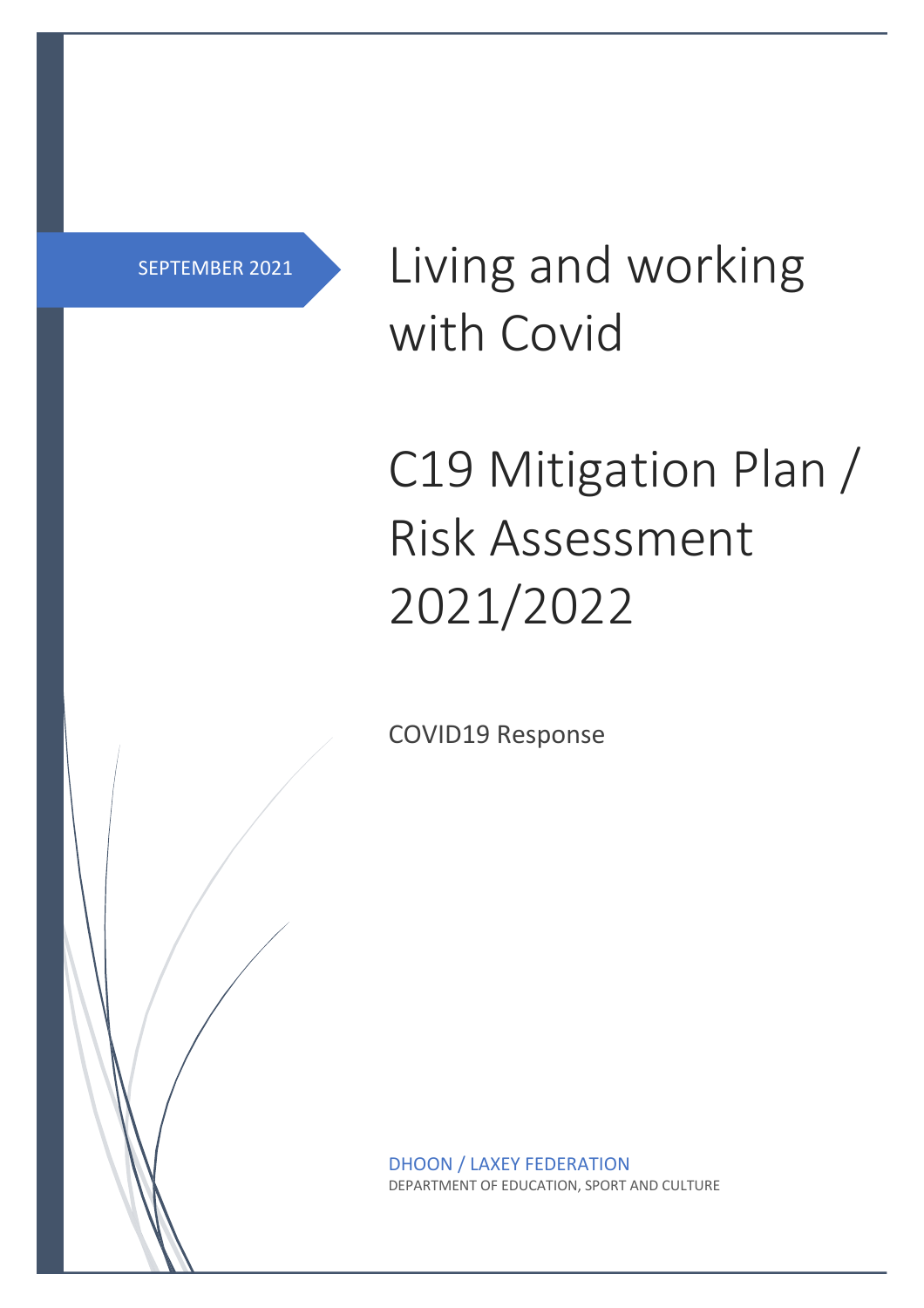|                                                                 | <b>Risk</b><br>classification |                |                 |                                                                         | <b>Residual</b><br>risk |                |    |              |
|-----------------------------------------------------------------|-------------------------------|----------------|-----------------|-------------------------------------------------------------------------|-------------------------|----------------|----|--------------|
| <b>Specific Issue</b>                                           | L                             | S              | R               | Actions including messages to<br>mitigate the risk                      | L                       | S              | R  | Who          |
| Stage 1 - General Hygiene &<br><b>Mitigation Level 1</b>        |                               |                |                 |                                                                         |                         |                |    |              |
| Where there is an increased risk                                |                               |                |                 | Consistent general reminders for                                        |                         |                |    |              |
| COVID is present in the                                         |                               |                |                 | general hygiene 'Hands, Face,                                           |                         |                |    | <b>Staff</b> |
| community                                                       | 5                             | $\overline{4}$ | 20 <sub>1</sub> | Space and Fresh air'                                                    | 4                       | $\overline{3}$ | 12 |              |
|                                                                 |                               |                |                 | Effective handwashing facilities                                        |                         |                |    |              |
|                                                                 |                               |                |                 | and soap available in all areas<br>including hand sanitiser stations to |                         |                |    | Staff        |
|                                                                 |                               |                |                 | allow for increased hand hygiene                                        |                         |                |    |              |
|                                                                 | 5                             | 4              | 20 <sub>1</sub> | throughout the day                                                      | 4                       | $\overline{3}$ | 12 |              |
|                                                                 |                               |                |                 |                                                                         |                         |                |    | Staff        |
|                                                                 |                               |                |                 | Increased handwashing<br>throughout the day                             |                         |                |    | and          |
|                                                                 | 5                             | 4              | 20              |                                                                         | $\overline{4}$          | 3              | 12 | Pupils       |
|                                                                 |                               |                |                 | Increased ventilation in all rooms                                      |                         |                |    |              |
|                                                                 |                               |                |                 | (if a room is in use, at least one                                      |                         |                |    |              |
|                                                                 |                               |                |                 | window should be opened, more if                                        |                         |                |    | Staff        |
|                                                                 | 5                             |                |                 | possible to encourage cross                                             | $\overline{4}$          | 3              |    |              |
|                                                                 |                               | 4              | 20 <sub>1</sub> | ventilation.)<br>Communications displayed across                        |                         |                | 12 |              |
|                                                                 | 5                             | 4              | 20 <sub>1</sub> | school in all areas                                                     | 4                       | $\overline{3}$ | 12 | <b>Staff</b> |
|                                                                 |                               |                |                 | Children to wash hands on arrival                                       |                         |                |    | Staff        |
|                                                                 |                               |                |                 | from home and before / after                                            |                         |                |    | and          |
|                                                                 | 5                             | 4              | 20              | lunch                                                                   | $\overline{4}$          | 3              | 12 | Pupils       |
|                                                                 |                               |                |                 | Hand sanitisers at various points                                       |                         |                |    |              |
|                                                                 |                               |                |                 | throughout the school for adults                                        |                         |                |    | <b>Staff</b> |
|                                                                 | 5                             | 4              | 20              | and children                                                            | 4                       | $\overline{3}$ | 12 |              |
|                                                                 |                               |                |                 | Minimise contact with individuals                                       |                         |                |    |              |
|                                                                 |                               |                |                 | who are unwell by ensuring that                                         |                         |                |    | <b>Staff</b> |
|                                                                 |                               |                |                 | those who have COVID-19<br>symptoms or have tested positive             |                         |                |    | and          |
|                                                                 |                               |                |                 | do not attend our educational                                           |                         |                |    | Pupils       |
|                                                                 | 5                             | 4              | 20              | setting                                                                 | 4                       | $\overline{3}$ | 12 |              |
|                                                                 |                               |                |                 | If a COVID-19 outbreak occurs in                                        |                         |                |    |              |
|                                                                 |                               |                |                 | the educational setting, parents of                                     |                         |                |    |              |
|                                                                 |                               |                |                 | clinically vulnerable pupils and                                        |                         |                |    | Staff        |
|                                                                 |                               |                |                 | staff who have worked with these                                        |                         |                |    |              |
|                                                                 |                               |                |                 | children will be notified by the                                        |                         |                |    |              |
|                                                                 | 5                             | 4              | 20              | school.                                                                 | 4                       | $\overline{3}$ | 12 |              |
| <b>Stage 2 - Mitigation (Level 2)</b>                           |                               |                |                 |                                                                         |                         |                |    |              |
| Additional mitigations which<br>educational settings may choose |                               |                |                 |                                                                         |                         |                |    |              |
| to implement, following                                         |                               |                |                 | Continue to carry out all of the                                        |                         |                |    |              |
| consultation with DESC and PH,                                  |                               |                |                 | above stated in Stage 1 and in                                          |                         |                |    | <b>Staff</b> |
| should there be a substantial                                   |                               |                |                 | addition:                                                               |                         |                |    |              |
| number of cases in an individual                                |                               |                |                 |                                                                         |                         |                |    |              |
| setting                                                         | 5                             | 4              | 20              |                                                                         | 4                       | $\overline{3}$ | 12 |              |
|                                                                 |                               |                |                 | The number of staff members in a                                        |                         |                |    |              |
|                                                                 |                               |                |                 | communal area at any one time                                           |                         |                |    | Staff        |
|                                                                 | 5                             | 4              | 20 <sub>1</sub> | should be kept to a minimum                                             | 4                       | $\overline{3}$ | 12 |              |
|                                                                 |                               |                |                 | No shared equipment where<br>possible - any equipment used may          |                         |                |    | Staff<br>and |
|                                                                 | 5                             | 4              | 20              | be cleaned after use                                                    | 4                       | $\overline{3}$ | 12 | Pupils       |
|                                                                 |                               |                |                 |                                                                         |                         |                |    |              |